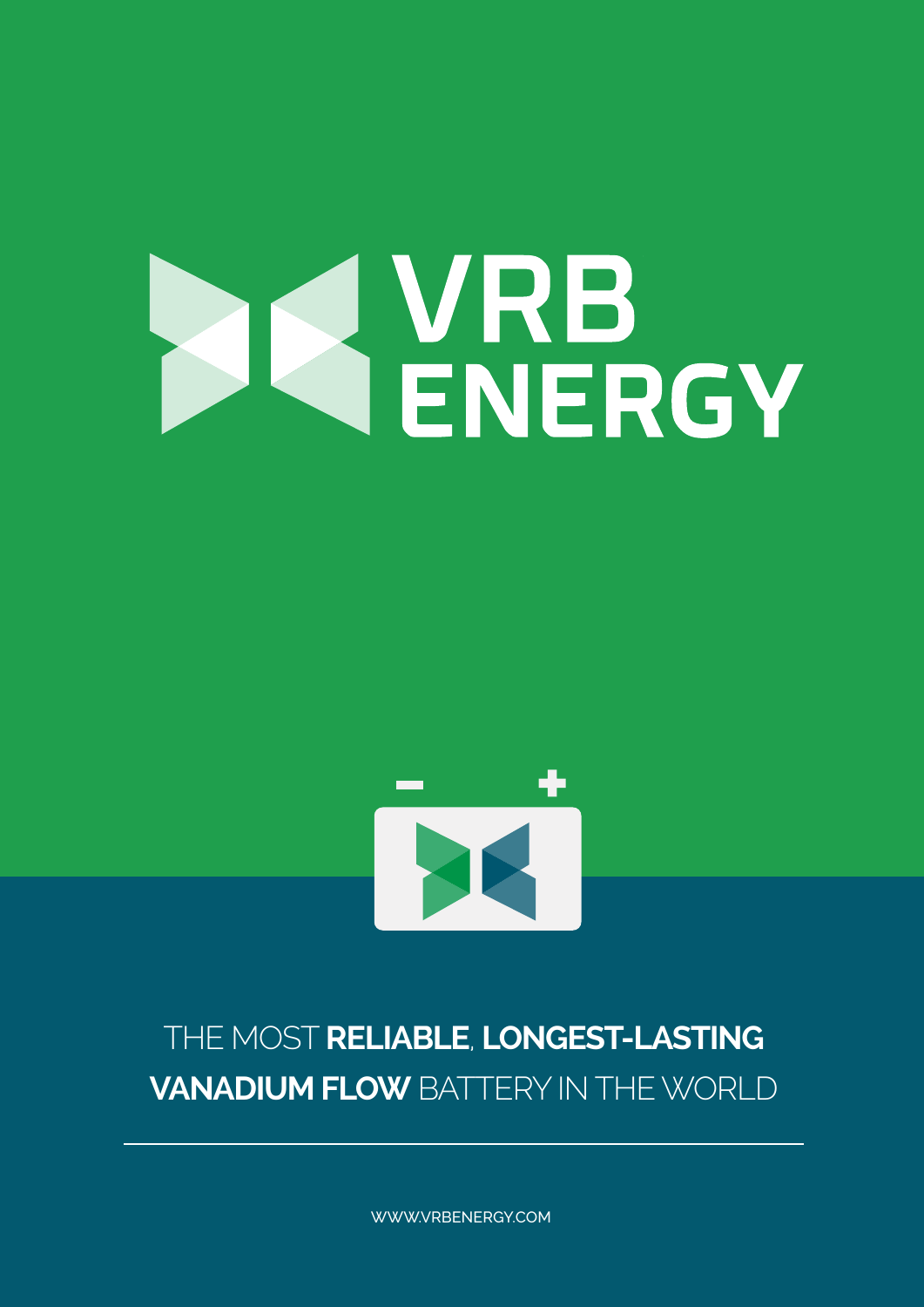## THE MOST **RELIABLE**, **LONGEST-LASTING VANADIUM FLOW** BATTERY IN THE WORLD



## **ABOUT VRB ENERGY**

VRB Energy is a fast-growing, global clean technology innovator. We have developed the most reliable, longest-lasting vanadium flow battery in the world, with over 750 MWh of systems deployed and in development, and over 1,000,000 hours of demonstrated performance. VRB Energy is the technology leader in the field, and the combination of our proprietary low-cost ion-exchange membrane, long-life electrolyte formulation and innovative flow cell design sets us apart from other providers.

Our vanadium redox batteries (VRB®) store energy in liquid electrolyte in a patented process based on the reduction and oxidation of ionic forms of the element vanadium. This is a nearly infinitely repeatable process that is safe, reliable, and non-toxic. Components can be nearly 100% recycled at end-of-life, dramatically improving lifecycle economics and environmental benefits compared to lead-acid, lithium and other battery systems.

## **VRB ENERGY OWNERSHIP**

VRB Energy is 90% owned by Ivanhoe Electric Inc., a United States minerals exploration and development company with a focus on developing mines that can deliver the critical metals necessary for electrification of the economy. For more information on VRB Energy please visit our website at www.vrbenergy.com.



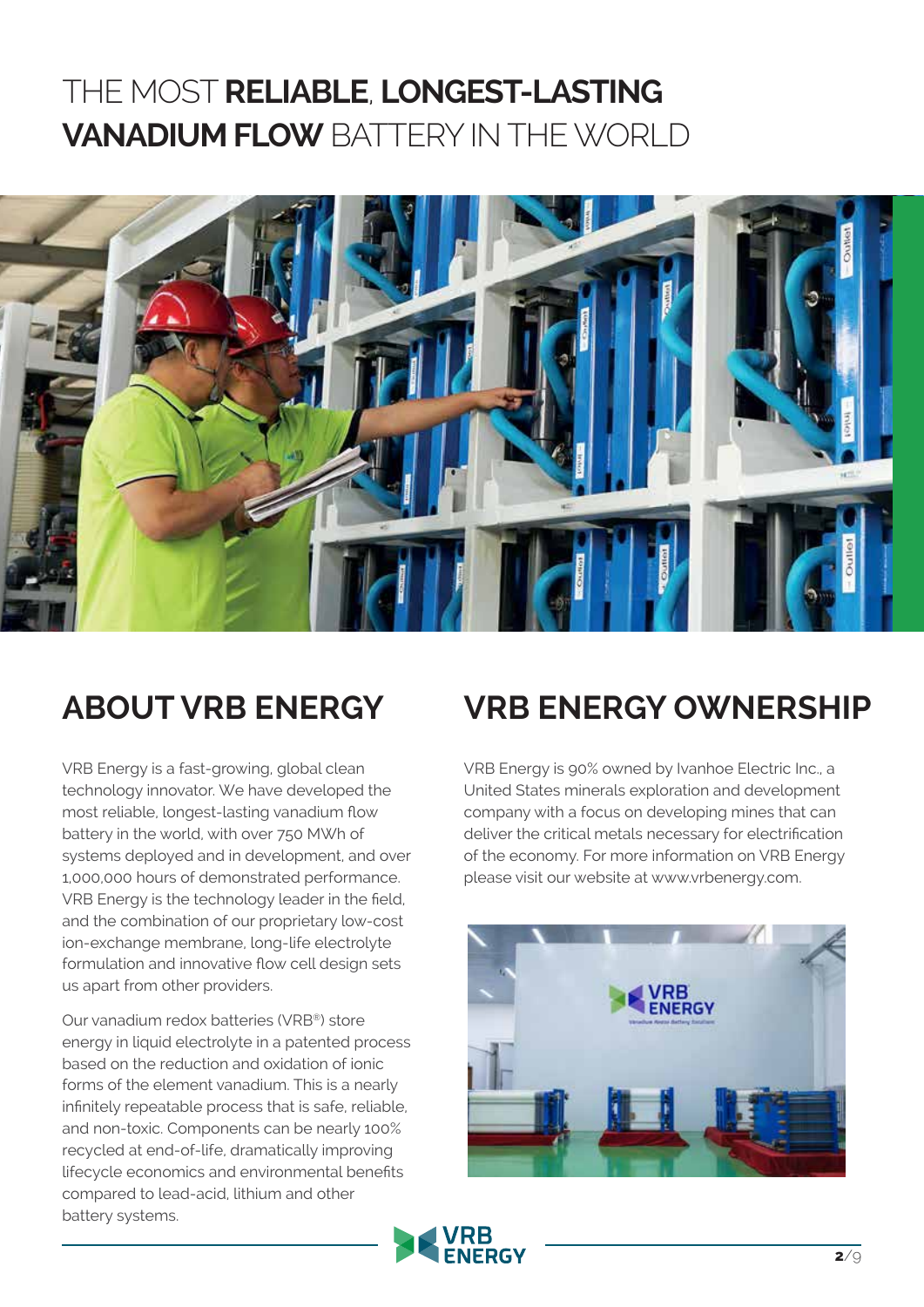# **STORAGE** IS ENABLING THE RENEWABLE **ENERGY REVOLUTION**



## **RENEWABLE ENERGY INTEGRATION**

More energy from the sun reaches the earth in a single hour than humanity uses in an entire year. Photons hit the silicon in a solar panel and dislodge electrons as an electric current. The sun's rays also warm the earth, causing air to rise and generating wind currents that we can harness with wind turbines.

We can capture this variable energy with energy storage, and convert this free fuel into nearly limitless clean electricity. VRB Energy's Vanadium Redox Battery Energy Storage Systems (VRB-ESS®) are ideally suited to charge and discharge throughout the day to balance this variable output of solar and wind generation.

VRB-ESS are a type of flow battery, which are poised to dominate the utility-scale storage market for wind and solar integration. The technology is

fundamentally better suited to these deep discharge applications that require four to eight hours of storage per day. VRB-ESS deliver an almost infinite number of cycles over more than 25 years, yielding the best, most sustainable lifecycle economics.



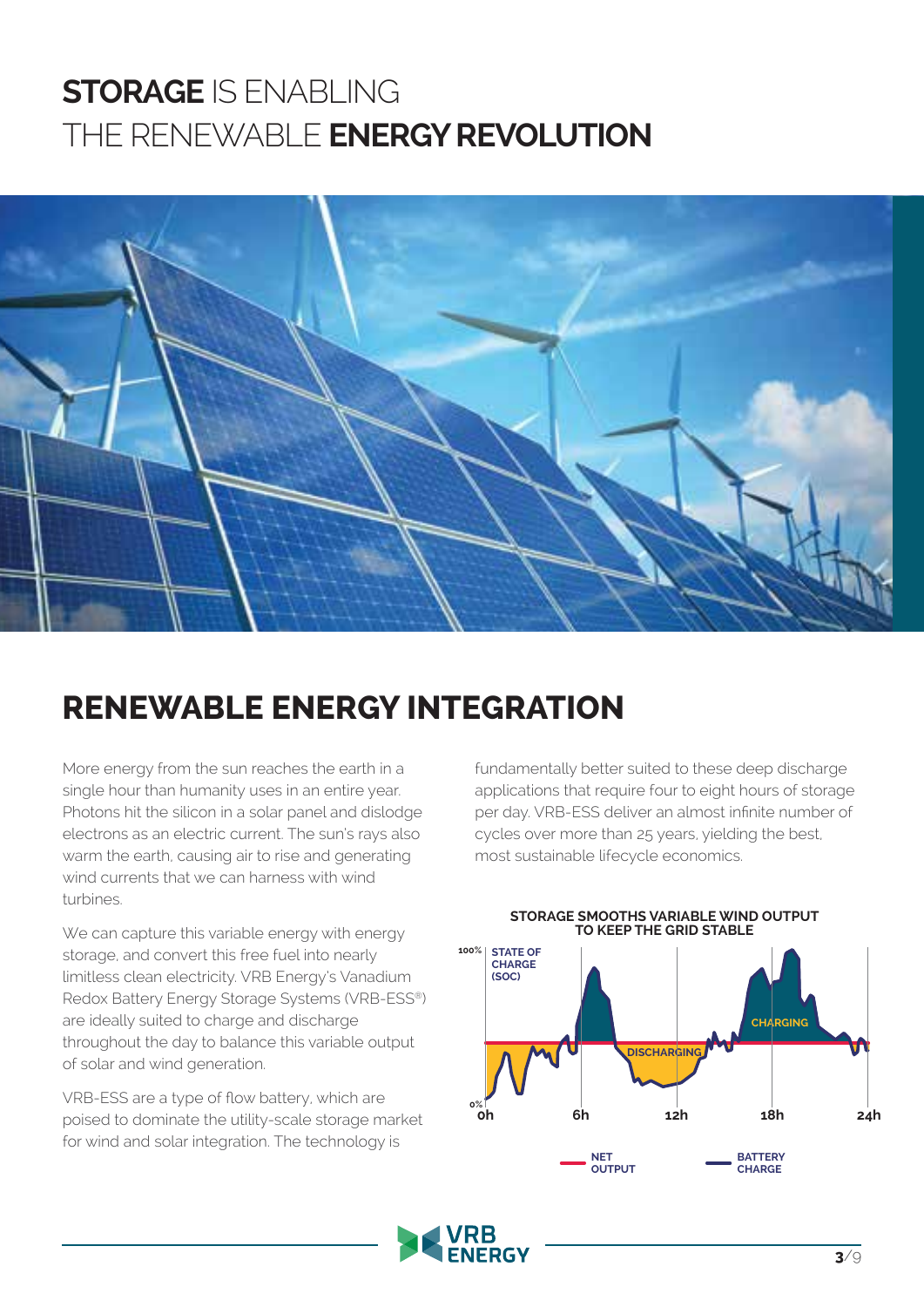# PROPRIETARY **LOW-COST** ION-EXCHANGE MEMBRANE, **LONG-LIFE** ELECTROLYTE FORMULATION, **INNOVATIVE** FLOW CELL DESIGN

## **PRODUCT PERFORMANCE**

#### MODULAR DESIGN

The standard VRB-ESS Power Modules, contain a series of cell stacks, pumps, and controls in a containerized format, combined with electrolyte storage tanks and power conversion systems.



## MW-CLASS

Based on a 500kW containerized module, these systems are typically 1 MW / 4 MWh up to 100 MW / 800 MWh in size installed at utility, commercial and industrial sites, in support of solar or wind farms, or in isolated microgrids.

GW-class systems are also available on a custom-engineered basis.



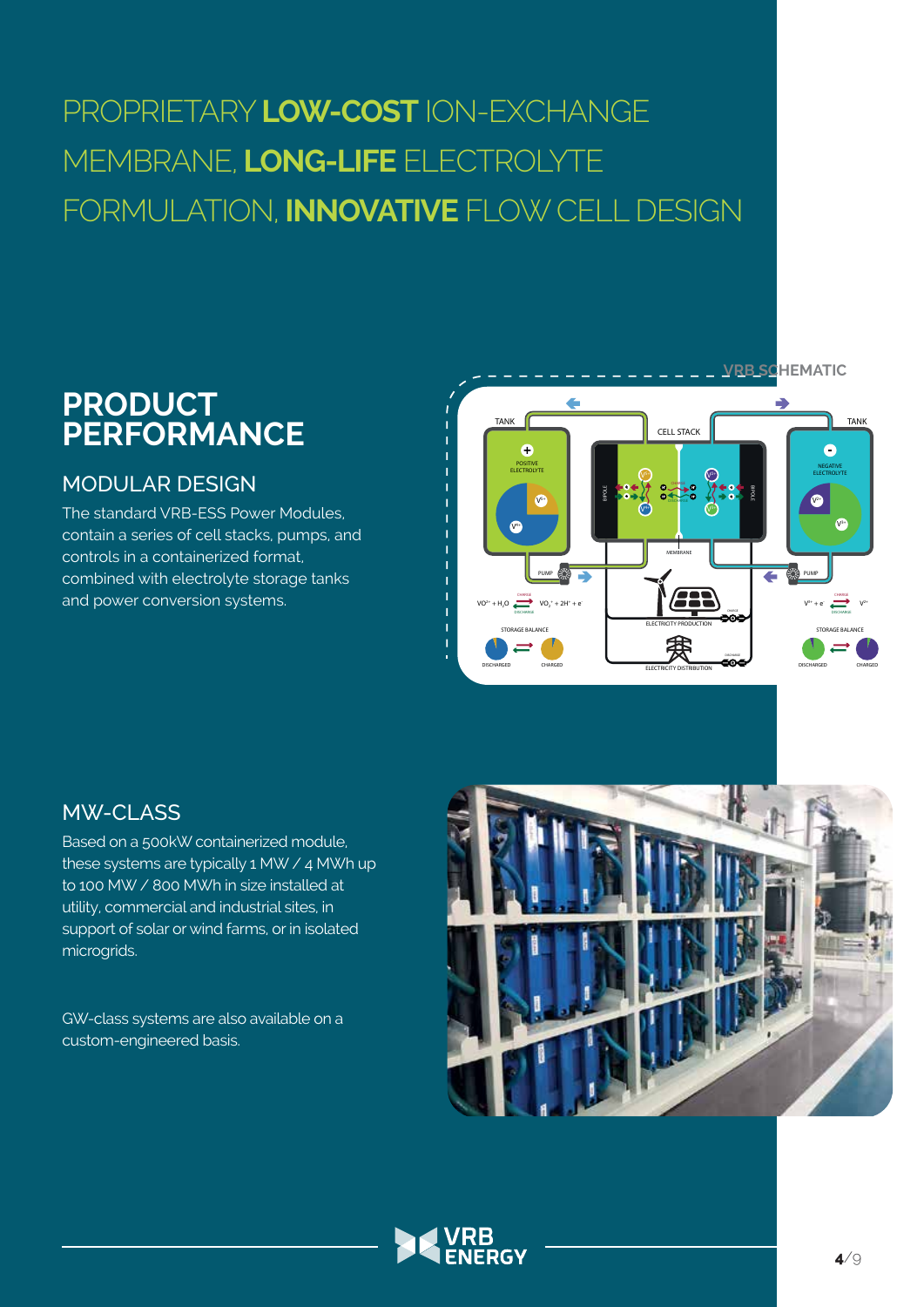# AN ALMOST **INFINITELY REPEATABLE** PROCESS **SAFE**, **RELIABLE**, **NON-TOXIC** VIRTUALLY **100% RECYCLED** AT END-OF-LIFE

# **APPLICATIONS**

## UTILITY OPTIMIZATION

#### **Peaker Plant Replacement and T&D Deferral**

VRB-ESS can respond to grid conditions within ½ cycle, providing frequency and voltage support in real time, while simultaneously serving longer-duration energy needs.

VRB-ESS enable utilities to balance loads, make more efficient use of existing infrastructure and operate smart microgrids. VRB-ESS can replace peaker plants, and investments in transmission and distribution (T&D) can be deferred.

*Example: Net system load in California drops dramatically mid-day due to increasing solar penetration. Storage is needed to balance and stabilize.*



#### COMMERCIAL AND INDUSTRIAL (C&I)

#### **On-Site Energy Optimization**

Installed "behind-the-meter" at C&I facilities, VRB-ESS reduce operating expenses through multiple benefit streams:

- Reduction of peak demand charges from utilities.
- Integration and optimization of on-site renewable energy.
- Provision of backup power that reduces losses in the event of utility outages.
- Reduction of wear on equipment through improvement of power quality.

## **MICROGRIDS**

#### **System Balancing and Energy Optimization**

Microgrids combine a diverse set of generation and loads on a system isolated from the main utility grid. They are typically either remote, islanded systems or special zones designed to connect or disconnect from the main utility grid for economic or power quality reasons.

On isolated diesel grids, VRB-ESS balance loads, maintain power quality, and reduce fuel use. On grid-connected systems, VRB-ESS allow seamless connect/disconnect from the main utility grid on-command. With the dramatically reduced cost of solar power, the combination of photovoltaics and VRB ("PV + VRB") is now three to five times cheaper than traditional diesel generation.

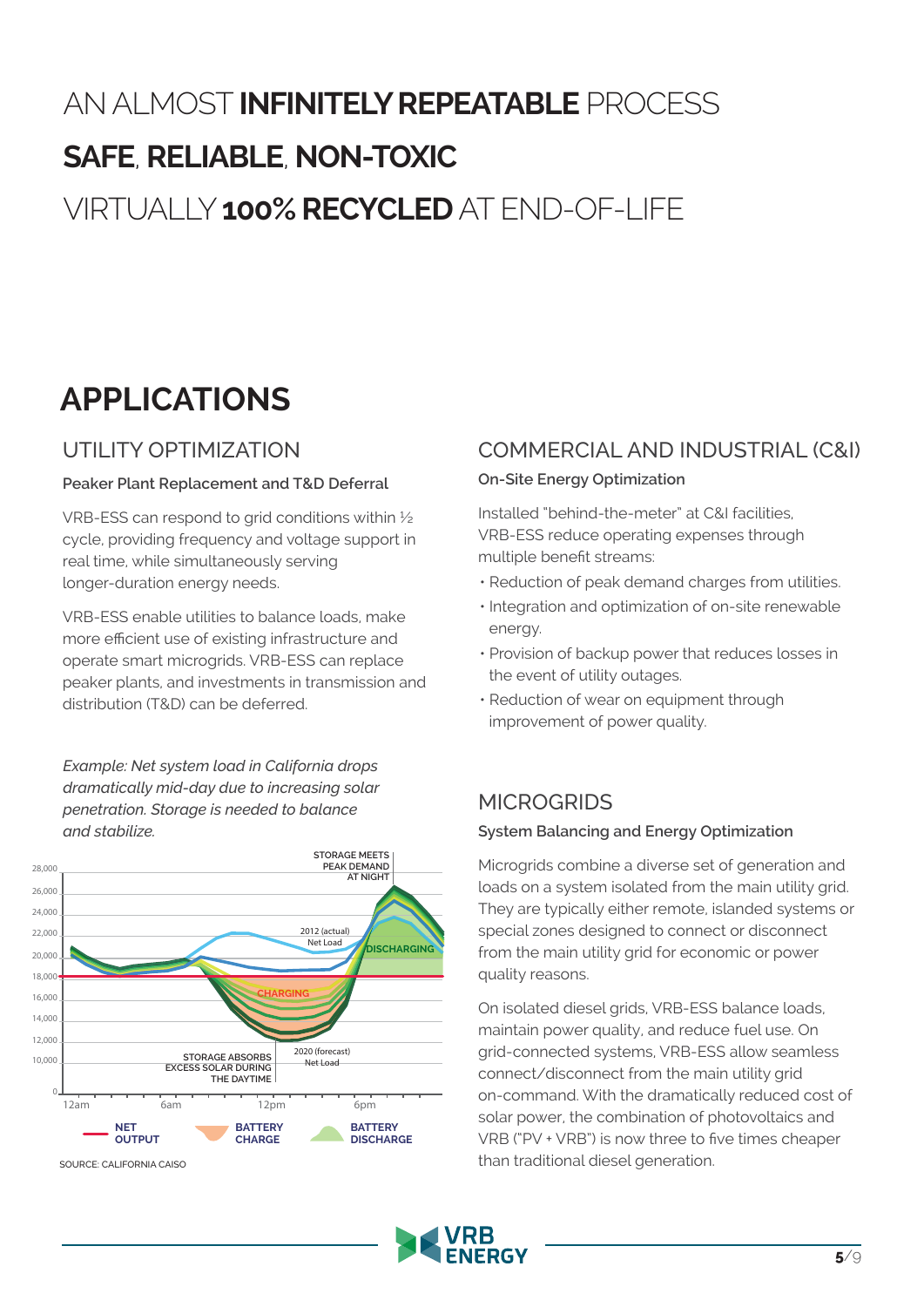# CHINA STATE GRID'S ZHANGBEI DEMONSTRATION SITE, THE **LARGEST FLOW BATTERY** FOR THE **LARGEST UTILITY IN THE WORLD**



#### SOLAR-WIND-STORAGE DEMONSTRATION PROJECT AT 2 MW X 8 MWH

VRB Energy has completed the rigorous acceptance testing and approval process administered by State Grid Corporation of China, the world's largest electric utility company.

The 8 MWh VRB-ESS installed at State Grid's cutting-edge 500 MW solar-wind-storage project in Zhangbei (which helped supply 100% clean energy for the 2022 Winter Olympics) achieved all of the performance test requirements for:

- Renewable Smoothing
- Frequency Regulation
- Peak Shifting
- Microgrid Support

The system achieved 100% availability during the rigorous 240-hour acceptance test, and has since demonstrated over 10 years of reliable performance.

Two 1 MW units, C010 (red line) and C011 (blue line): power-time curve throughout the 240 hour test.



### PERFORMANCE EXCEEDED EXPECTATIONS ACROSS ALL MAJOR METRICS:

**AVAILABILITY:** 100% of Test Hours **POWER RATING:** 120% of Target **EFFICIENCY:** 110% of Target **RESPONSE TIME:** < 20 ms Target

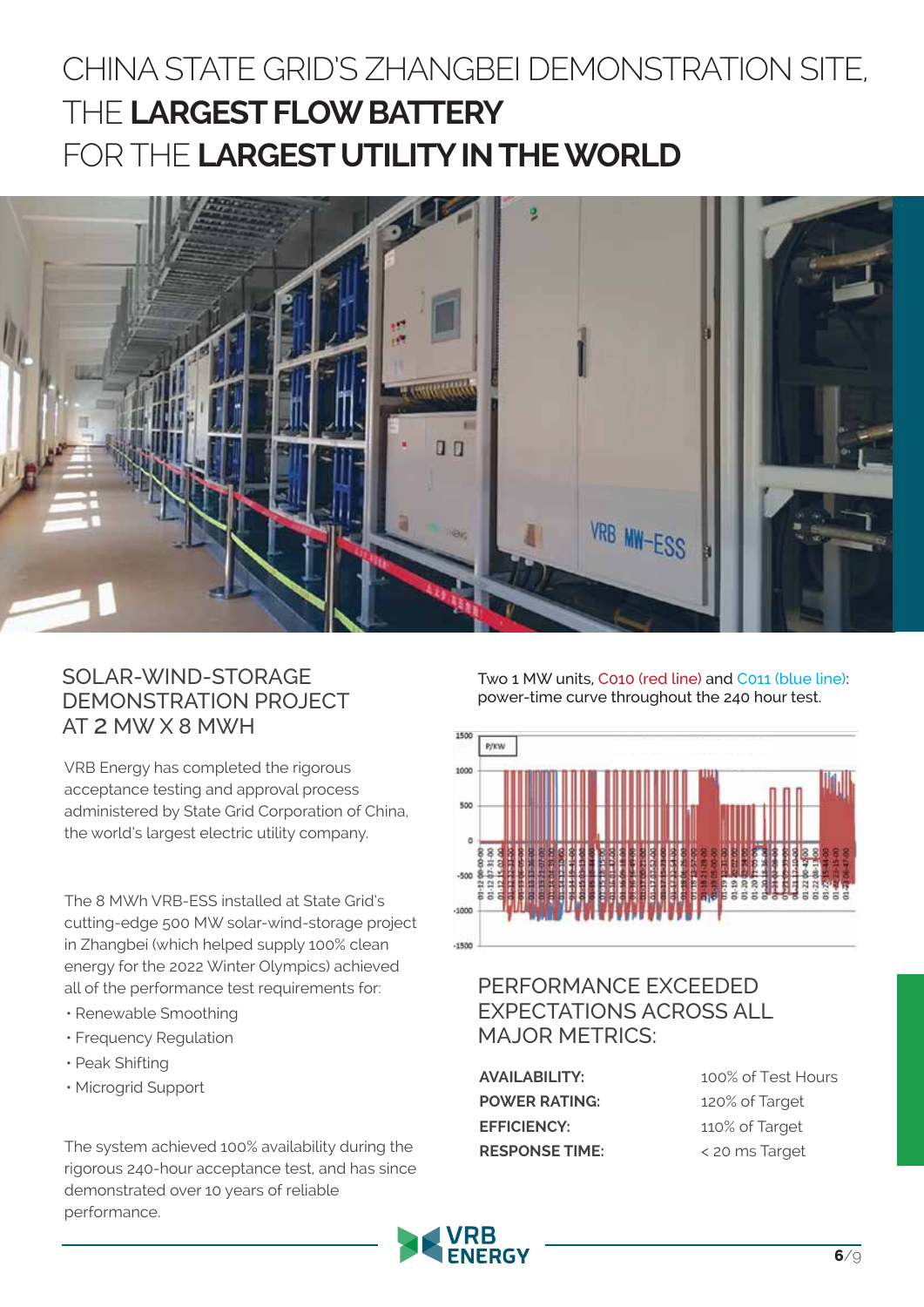# LOWEST LIFECYCLE COST OF ENERGY (LCOE) WITH **PROVEN PERFORMANCE AND SAFETY**

## **ENVIRONMENTAL BENEFITS**

Air emissions from fossil-fuel fired power generation plants are a major source of environmental degradation worldwide, and air pollution has significant costs in terms of human health. Solar and wind energy are now widely recognized as the lowest cost of power generation in most locations around the world; however they cannot always meet all peak energy demand.

California alone, still utilizes natural gas to meet nearly one third of its electricity demand, while at the same time renewable resources are often curtailed in periods of low demand .

By utilizing VRB-ESS, solar and wind energy can be stored and discharged to meet peak energy demand, ensuring that the clean power is not wasted.

Adding VRB-ESS equal to 20% to 50% of the capacity of a typical wind or solar farm can optimize the use of "free" and clean energy, helping reduce global carbon dioxide emissions and harmful local air pollution.



# **LIFECYCLE BENEFITS**

VRB Energy's proprietary all-vanadium electrolyte is the same on both the positive and negative sides of the battery. It is safe, non-combustible, and never wears out. At the end of 25 or more years of project life, the electrolyte can be reused in another battery, or recycled; and the other components can be recycled. This helps lower lifecycle costs and is a significant environmental benefit compared to other types of battery systems.



#### **Levelized Cost of Energy (LCOE) \$/kWh**

*The above comparison is based on Bloomberg and VRB Energy estimates for 2023, assuming one cycle per day, a 25-year project life, LiB replacement in year 10 at 50% of original cost, and a 5% discount rate.*

The up-front capital costs for lithium batteries (LiB) is not an accurate metric for value, as it does not include replacement costs after 2,000 – 4,000 cycles, depth-of-discharge limitations imposed by warranty terms (typically resulting in a loss of 20% of capacity), or end-of-life disposal costs (recycling will always be more expensive compared to the high residual value of vanadium).

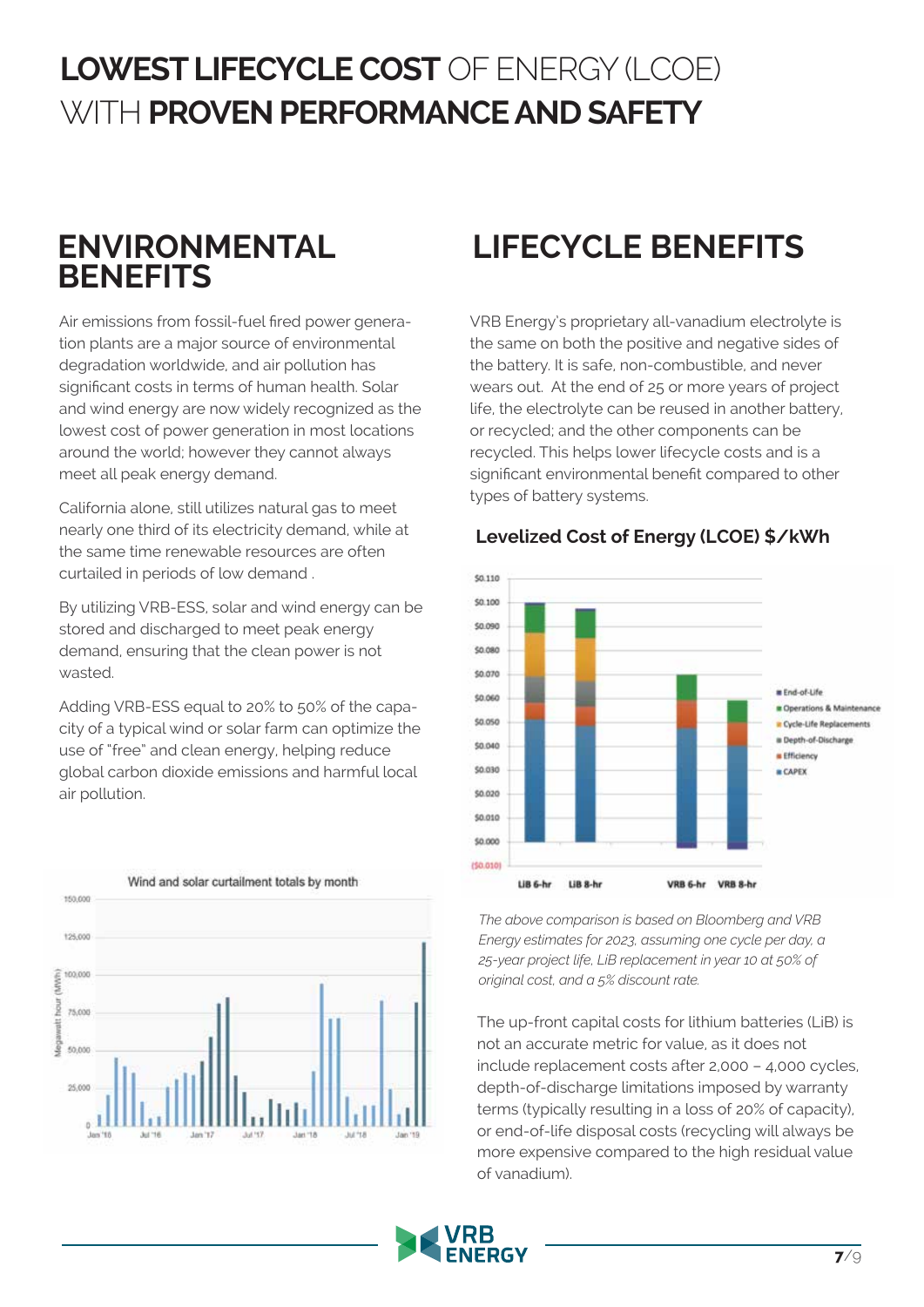# VRB ENERGY IS THE **TECHNOLOGY LEADER** IN THE FIELD



## **ECONOMICS**

Lithium-based batteries have inherently shorter lifetimes and are not well suited for longer duration storage (4+ hours). Vanadium outperforms lithium on depth-of-discharge (DoD), cycle life, and end of life value (lithium carries a disposal cost). VRB-ESS are two to three times lower in LCOE.



## **PROPRIETARY TECHNOLOGY**

VRB Energy is the technology leader in the field. The combination of our proprietary low-cost ion-exchange membrane, long-life electrolyte formulation and innovative flow cell design sets us apart from other providers.



## **SAFETY**

Unlike other large battery systems, VRB-ESS contain no heavy metals such as lead, nickel, zinc or cadmium. The liquid electrolyte is non-toxic, non-flammable and is 100% reusable. VRB-ESS operate at low temperature and pressure and are an inherently stable and safe design.



#### **PROVEN PERFORMANCE**

With over 1,000,000 hours of operation, and millions of cycles on systems in our R&D labs and in the field, VRB Energy has the most proven technology and reliable products in the industry today.



## **SYSTEM QUALITY COMPLIANCE**

VRB-ESS have been reviewed and are in compliance with European system quality and safety guidelines.